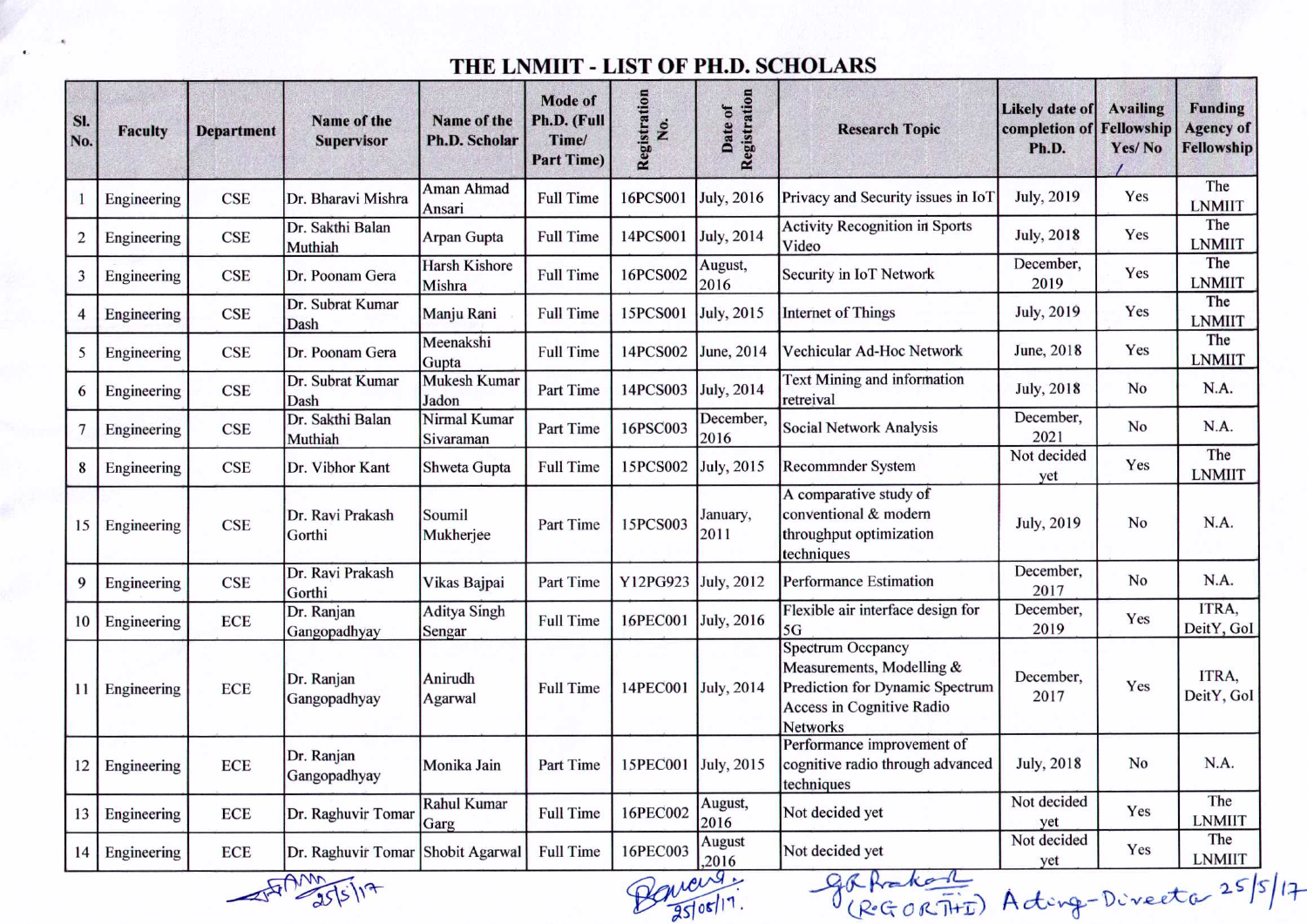| SI.<br>No. | <b>Faculty</b>         | <b>Department</b> | Name of the<br><b>Supervisor</b> | Name of the<br><b>Ph.D. Scholar</b>    | Mode of<br>Ph.D. (Full<br>Time/<br><b>Part Time)</b> | Registration<br>Χo. | Registration<br>Date of | <b>Research Topic</b>                                                                                                          | <b>Likely date of</b><br>completion of<br>Ph.D. | <b>Availing</b><br>Fellowship<br>Yes/No | Funding<br><b>Agency of</b><br>Fellowship |
|------------|------------------------|-------------------|----------------------------------|----------------------------------------|------------------------------------------------------|---------------------|-------------------------|--------------------------------------------------------------------------------------------------------------------------------|-------------------------------------------------|-----------------------------------------|-------------------------------------------|
| 16         | Engineering            | <b>ECE</b>        | Dr. Kusum Lata                   | Surbhi Chhabra                         | <b>Full Time</b>                                     | 16PEC004            | August,<br>2016         | <b>Hardware Security</b>                                                                                                       | June, 2020                                      | Yes                                     | The<br><b>LNMIIT</b>                      |
| 17         | Engineering            | <b>MME</b>        | Dr. Manoj Kumar                  | Ankush<br>Choudhary                    | Full time                                            | 14PMM001 July, 2014 |                         | Advanced submerged arc welding                                                                                                 | December,<br>2017                               | Yes                                     | The<br><b>LNMIIT</b>                      |
| 18         | Engineering            | <b>MME</b>        | Dr. Kamal Kishore<br>Khatri      | Narendra<br>Khatri                     | <b>Full Time</b>                                     | 15PMM001 July, 2015 |                         | Studies on embedded control<br>system for smart energy<br>independent waste water<br>treatment plant                           | <b>July</b> , 2018                              | Yes                                     | The<br><b>LNMIIT</b>                      |
| 19         | Engineering            | <b>MME</b>        | Dr. Sadanand S.<br>Gokhale       | <b>Prabin Kumar</b><br>Jha             | Part Time                                            | 14PMM002 July, 2014 |                         | Study of derailment dynamics of<br>semi-high speed indian train<br>(Gatimaan Express)                                          | <b>July, 2018</b>                               | No                                      | N.A.                                      |
| 20         | Engineering            | <b>MME</b>        | Dr. Sandesh S.<br>Chougule       | Surendra<br>Deochand<br><b>Barewar</b> | full time                                            | 16PMM00             | September,<br>2016      | Studies on nano fluid                                                                                                          | September,<br>2019                              | Yes                                     | The<br><b>LNMIIT</b>                      |
| 21         | <b>HSS</b>             | <b>HSS</b>        | Dr. Rajbala Singh                | <b>Chanchal Singh</b>                  | <b>Full Time</b>                                     | 16PHS001            | July, 2017              | Leadership                                                                                                                     | Not decided<br>yet                              | Yes                                     | The<br><b>LNMIIT</b>                      |
| 22         | <b>HSS</b>             | <b>HSS</b>        | Dr. Rajbala Singh                | Rageshwari<br>Munderia                 | <b>Full Time</b>                                     | 14PHS001 July, 2014 |                         | A study of percieved smartphone<br>usage, social skills, meaning in<br>life and well being                                     | December,<br>2018                               | Yes                                     | The<br><b>LNMIIT</b>                      |
| 23         | Science                | Mathematics       | Dr. Dheerendra<br>Mishra         | Dharminder                             | <b>Full Time</b>                                     | 16PMT001            | August,<br>2016         | Functional encryption,<br>authentication, lattice                                                                              | August, 2020                                    | Yes                                     | The<br><b>LNMIIT</b>                      |
| 24         | Science                | Mathematics       | Dr. Vikas Gupta                  | Kartikay Khari                         | <b>Full Time</b>                                     | 16PMT002            | August,<br>2016         | Numerical Solution of Partial<br>Differenial equation                                                                          | August, 2020                                    | Yes                                     | The<br><b>LNMIIT</b>                      |
| 25         | Science                | Mathematics       | Dr. Vikas Gupta                  | Sanjay Ku<br>Sahoo                     | <b>Full Time</b>                                     | 16PMT003            | August,<br>2016         | Numerical Solution of PDEs                                                                                                     | <b>July</b> , 2020                              | Yes                                     | The<br><b>LNMIIT</b>                      |
| 26         | Science                | Mathematics       | Dr. Ajit Patel                   | Sanjib Kumar<br>Acharya                | <b>Full Time</b>                                     | Y11PG919            | August,<br>2011         | Finite element methods and its<br>applications to PDEs                                                                         | August, 2017                                    | Yes                                     | The<br><b>LNMIIT</b>                      |
| 27         | Science                | Mathematics       | Dr. Dheerendra<br>Mishra         | Saurabh Rana                           | <b>Full Time</b>                                     | 16PMT004            | August,<br>2016         | Functional encryption, boolean,<br>attribute based                                                                             | August, 2020                                    | Yes                                     | The<br><b>LNMIIT</b>                      |
| 28         | Science                | Physics           | Dr. Somnath Biswas Bhasker Soni  |                                        | <b>Full Time</b>                                     | Y11PG920            | August,<br>2011         | Development of open cell<br>metallic foams for hydrogen<br>storage and development of<br>nanomaterials for SOFC<br>application | December,<br>2018                               | Yes                                     | The<br><b>LNMIIT</b>                      |
| 29         | Science                | Physics           | Dr. Somnath Biswas Jeevanrao     | Jadhav<br>Digambarrao                  | <b>Full Time</b>                                     | Y11PG918            | February,<br>2011       | <b>Studies on Zn-Based Oxide</b><br>Nanoceramics for Smart<br>Applications                                                     | May, 2017                                       | Yes                                     | The<br><b>LNMIIT</b>                      |
|            | Banary :<br>lf& Prober |                   |                                  |                                        |                                                      |                     |                         |                                                                                                                                |                                                 |                                         |                                           |